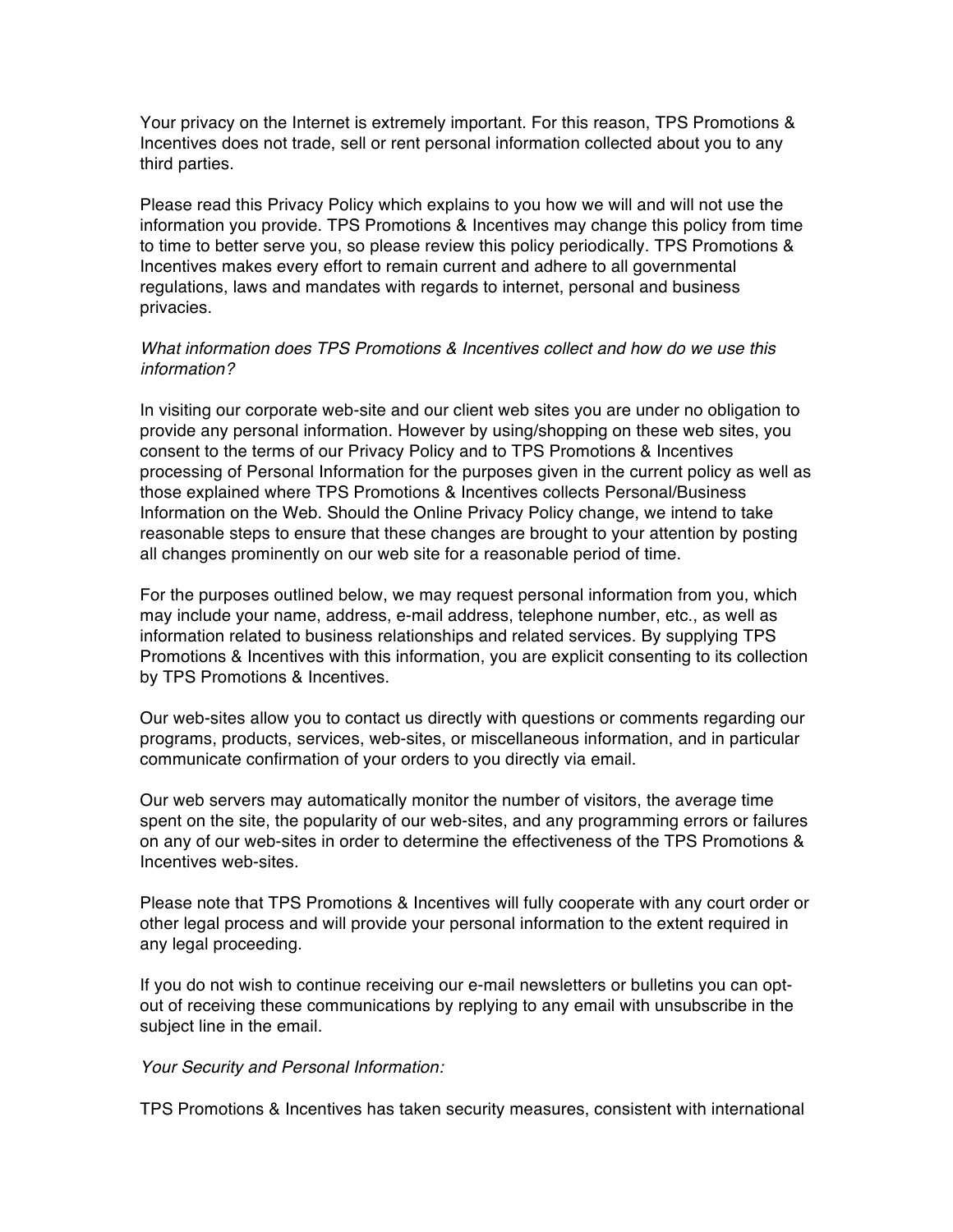information practices, to protect your personal information. These measures include technical and procedural steps to protect your data from misuse, unauthorized access or disclosure, loss, alteration, or destruction. Credit card information is transmitted utilizing PCI certified systems that are secure socket layer (SSL) encrypted.

#### *Cookies:*

TPS Promotions & Incentives may use cookies from time to time. A cookie is a unique text file that a Web site can send to your browser software. Cookies enable a Web site to tailor information presented to you based on your browsing preferences. TPS Promotions & Incentives may use cookies to personalize your pages further in your shopping process, only after you have offered the information. If you do not want TPS Promotions & Incentives to deploy cookies in your browser, you can set your browser to reject cookies or to notify you when a Web site tries to put a cookie in your browser software. Rejecting cookies may affect your ability to use of some of the products and/or services at our web site.

TPS Promotions & Incentives may also use cookies to track your visit to our Web site. While our Web servers may automatically log your IP address, this information does not identify you and you remain anonymous.

TPS Promotions & Incentives may track domain names, IP addresses, and browser types from people who visit our site. We use this information to track aggregate traffic patterns throughout our sites. Such information is not correlated with any personal information.

### *Does TPS Promotions & Incentives* share *your information with other third parties?*

TPS Promotions & Incentives does not share your e-mail address or personal information with any other parties. TPS Promotions & Incentives may share aggregate data about our sales, customers, traffic patterns, and other related site information with respectable third parties. None of this data is related to any individual's personal information.

### *What is the policy regarding* TPS *Promotions & Incentives ownership of information?*

All opinions, ideas, suggestions, and other feedback submitted to our web-sites may be used by TPS Promotions & Incentives, without any restriction and free of charge, and nothing contained in this policy shall limit or otherwise affect this. There may be instances where we request or permit the submission of your opinions/ideas. In such instances you will be required to agree to the terms of a TPS Promotions & Incentives prepared agreement related to the provision of such information prior to its submission.

### *What about TPS Promotions & Incentives links to other sites?*

We may add external links to other related web-sites. We will certainly try to link to websites that maintain the same high regard for privacy on the Internet as we do; however, we are not responsible for the content that may be on such linked sites. Additionally, the existence of any external link does not suggest that TPS Promotions & Incentives